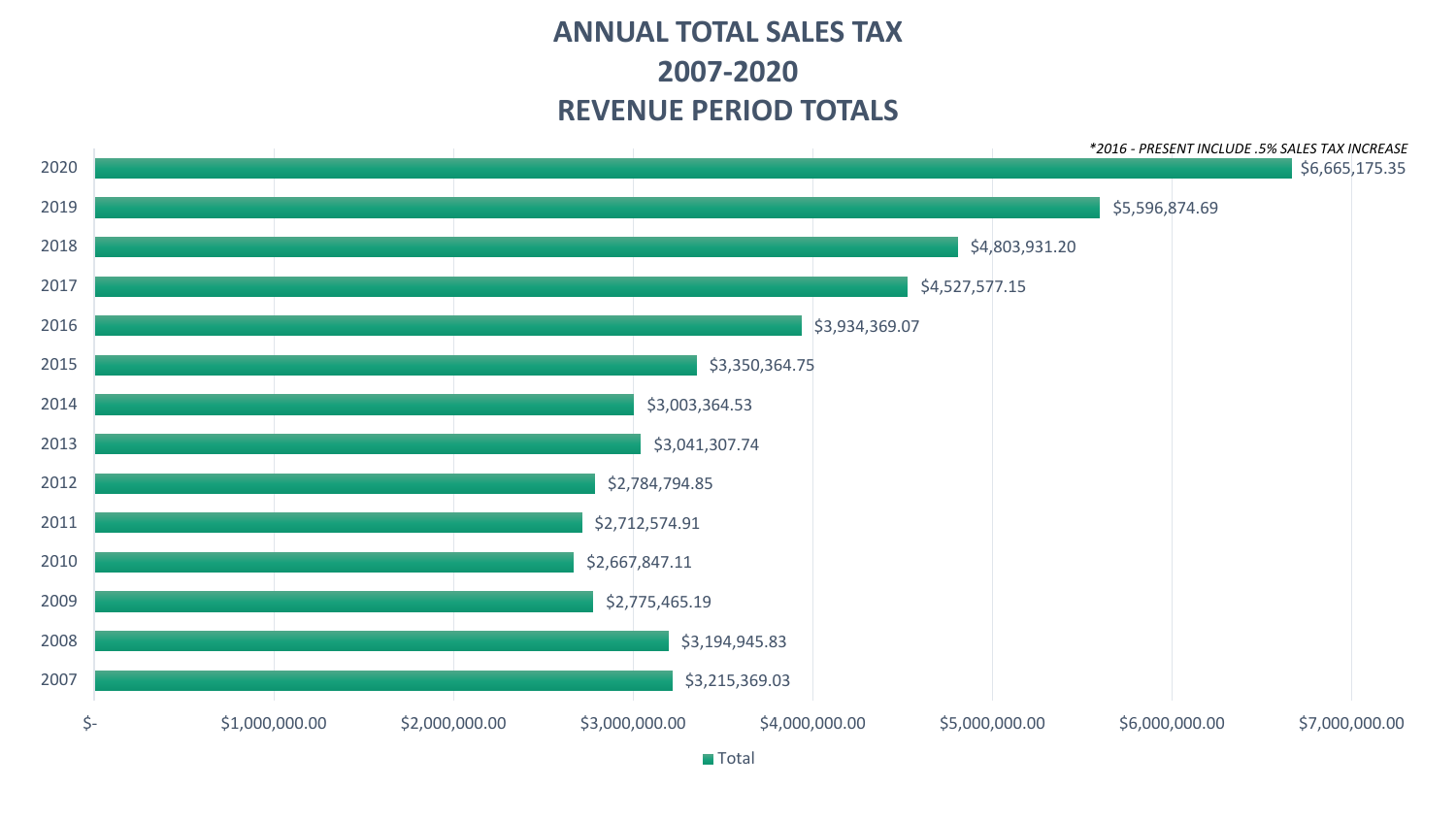# TOTAL SALES TAX BY QUARTER 2013-2020 REVENUE PERIOD TOTALS



1ST Q 2ND Q 3RD Q 4TH Q TOTAL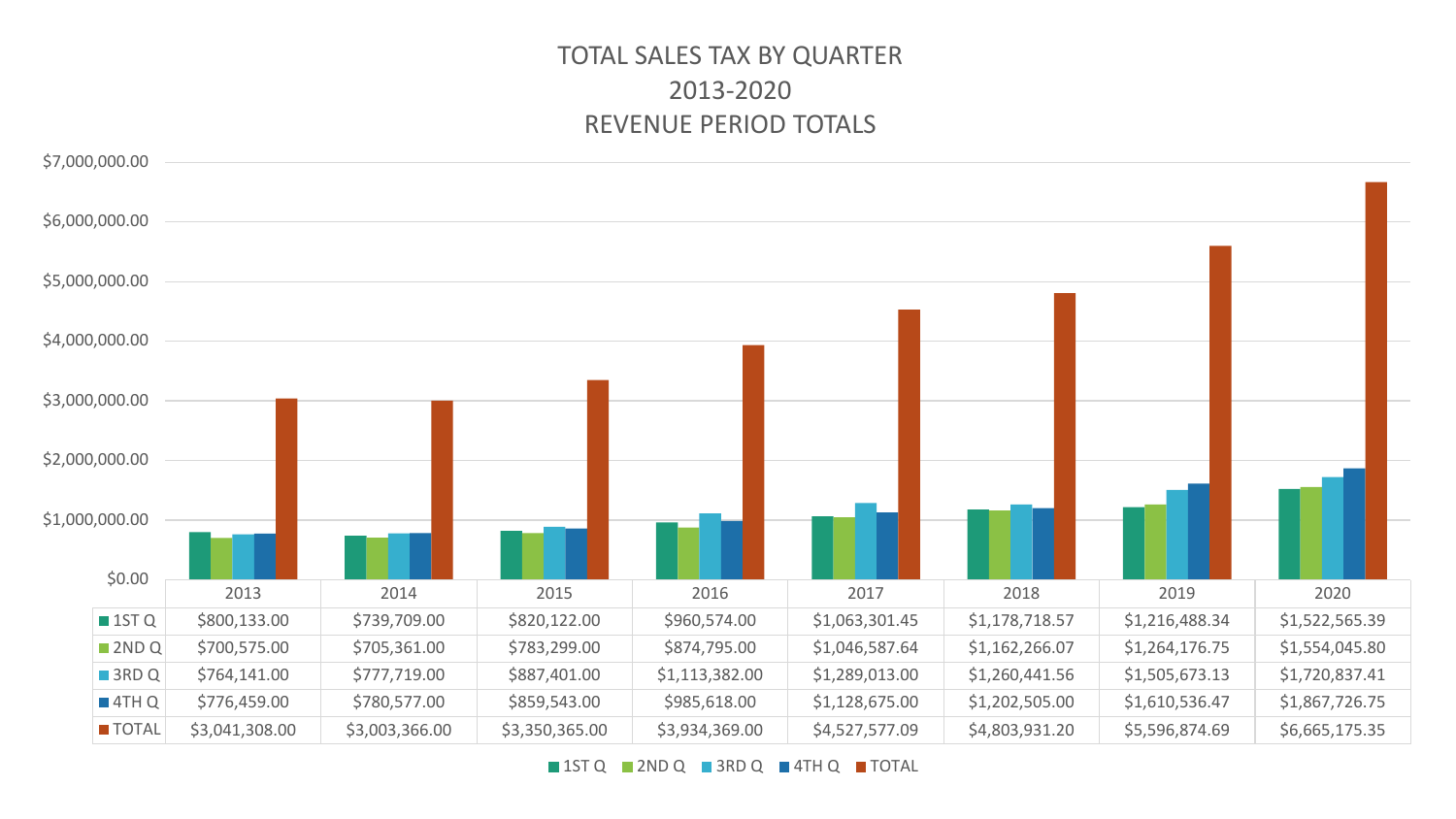### RETAIL QUARTERLY COLLECTIONS 2013-2020

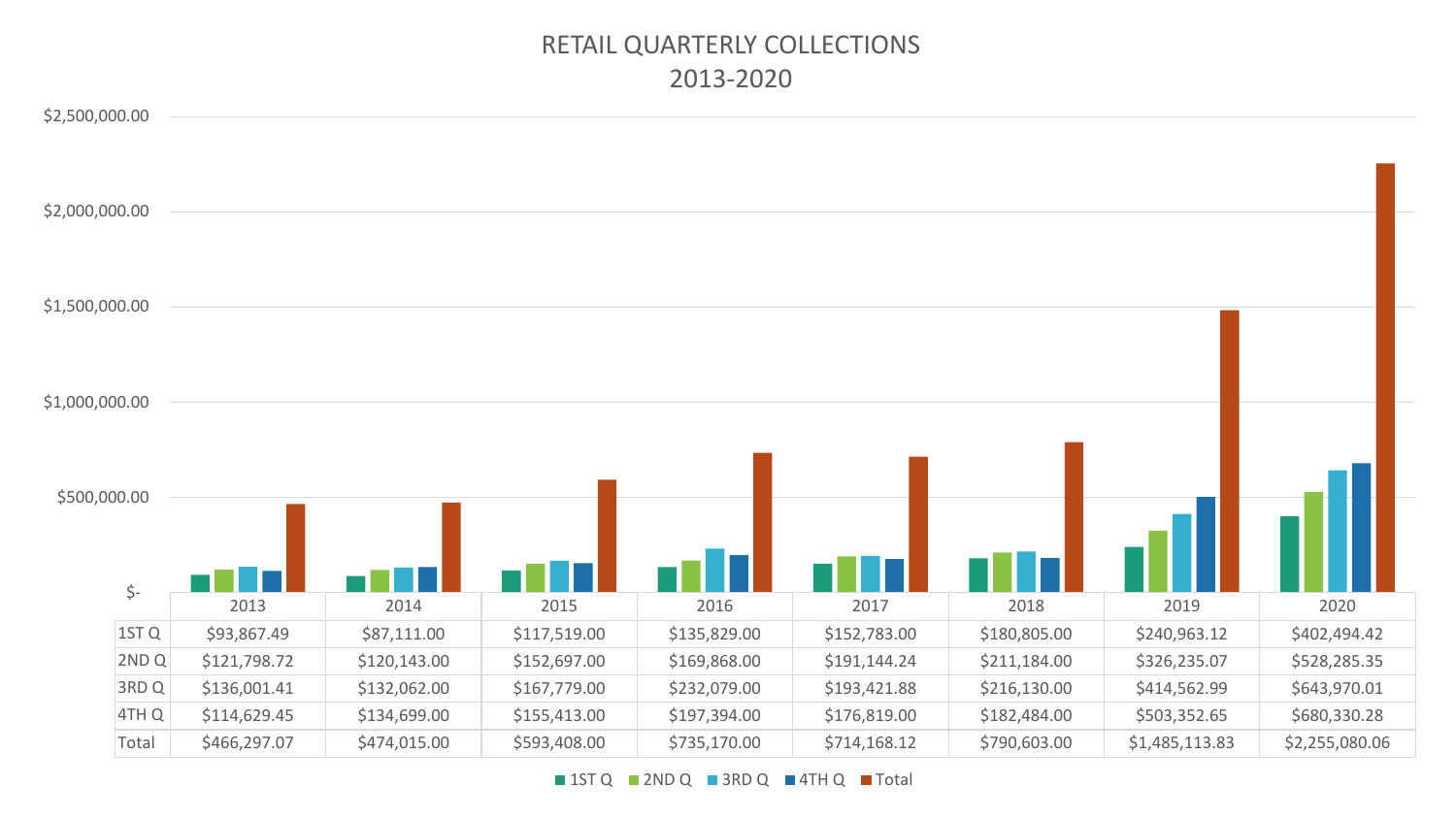### FOOD QUARTERLY COLLECTIONS 2013-2020

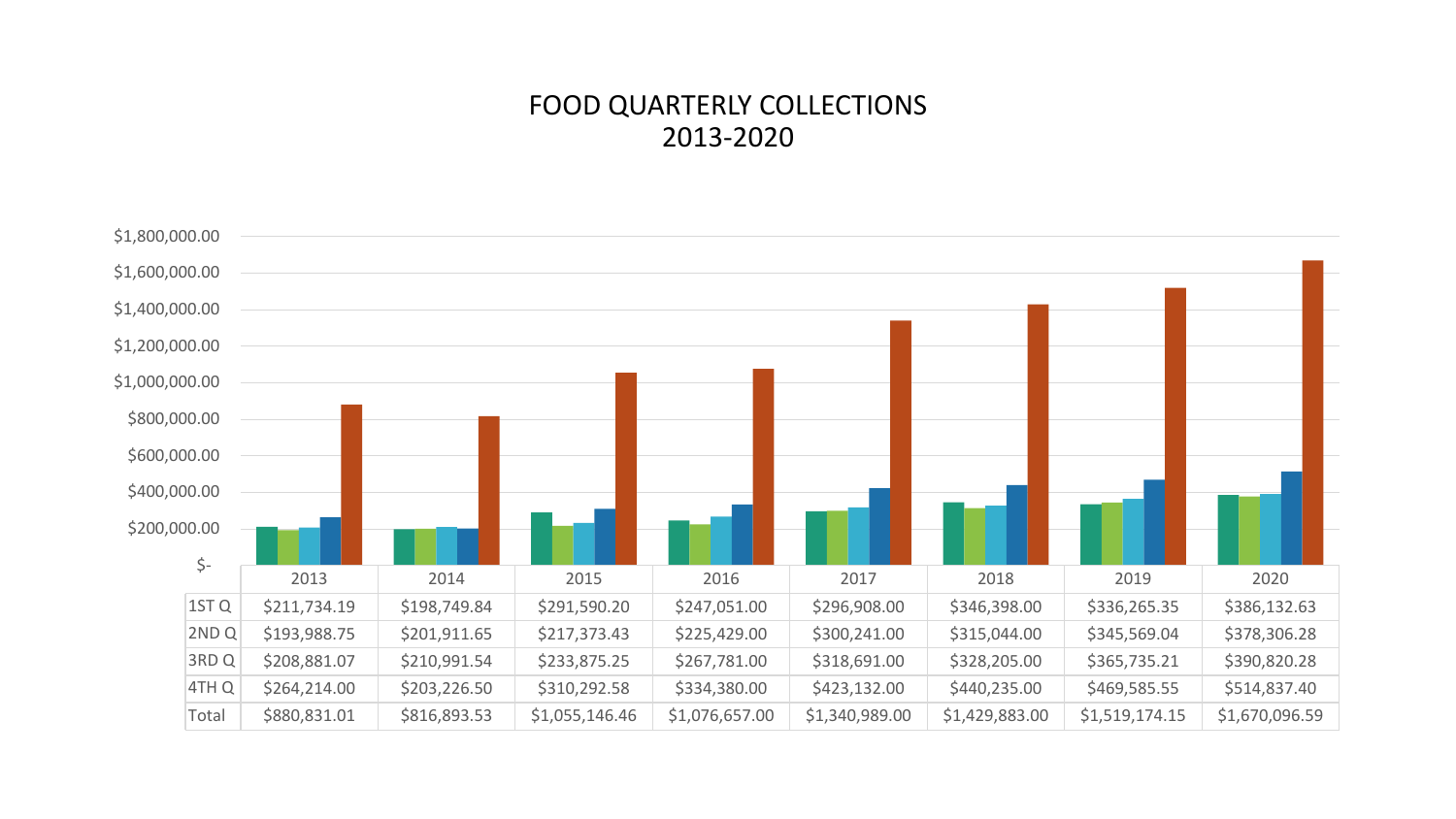### RESTAURANTS & BARS QUARTERLY COLLECTIONS 2013-2020

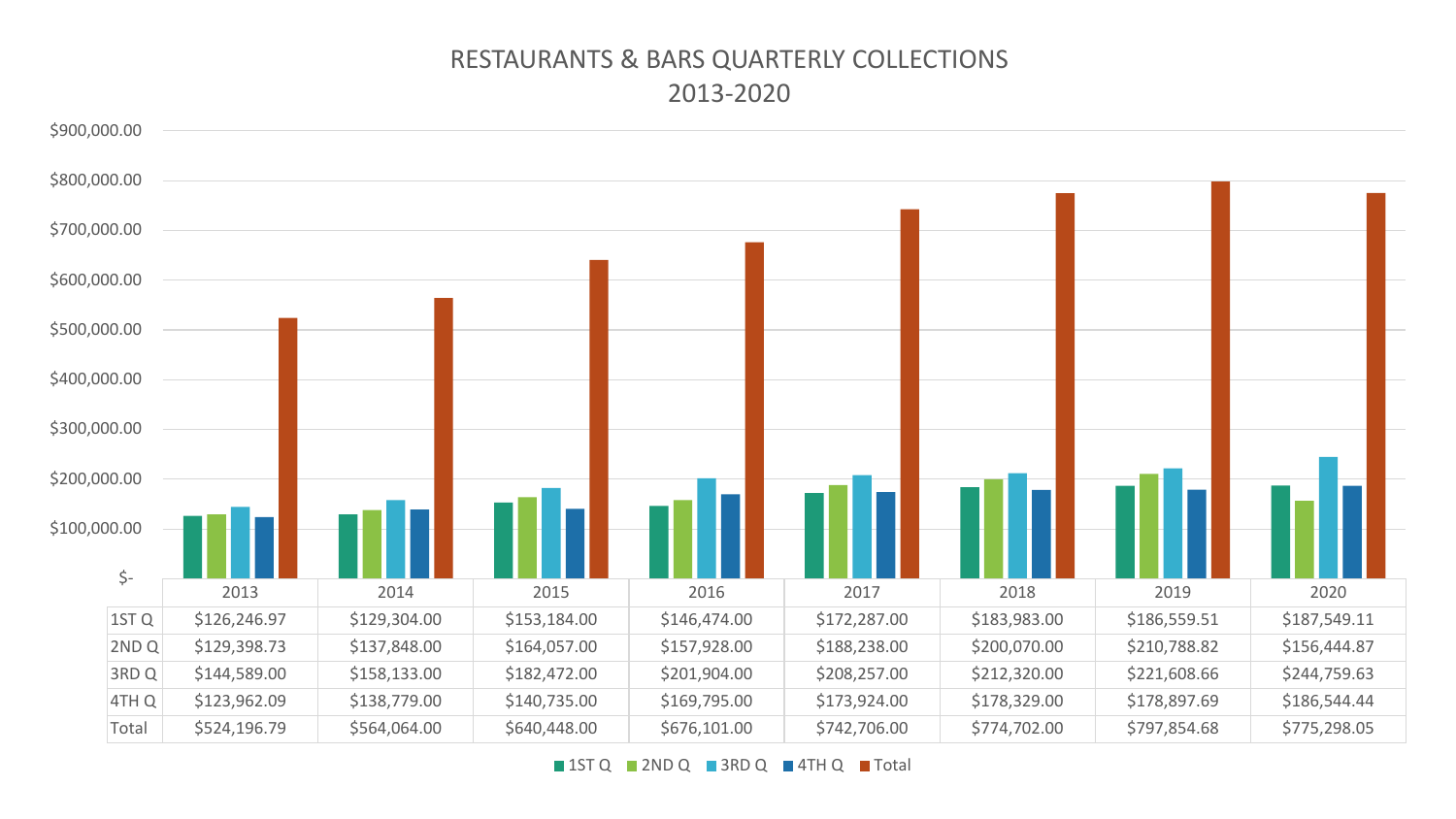#### LIQUOR STORES QUARTERLY COLLECTIONS

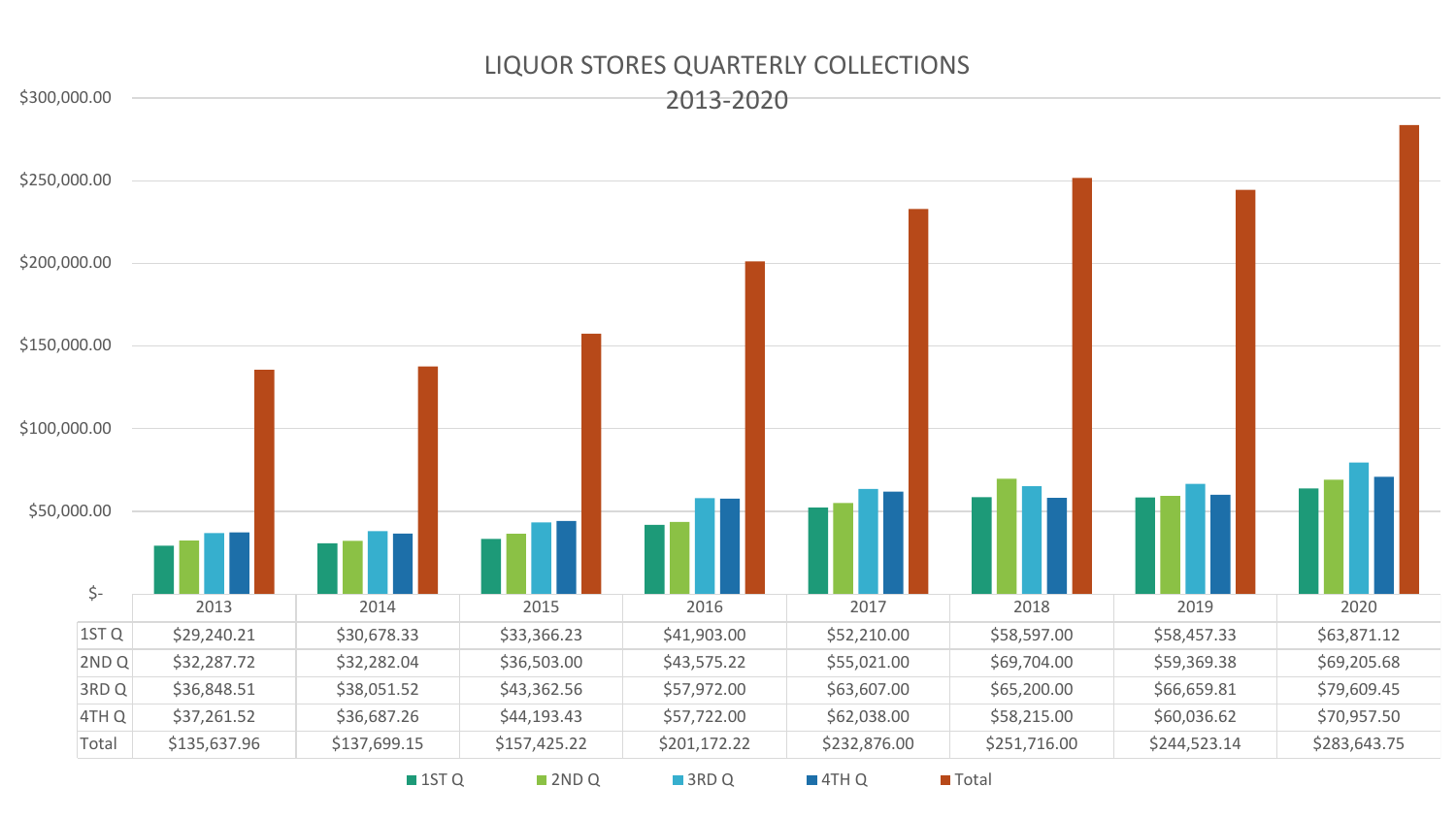### LODGING QUARTERLY COLLECTIONS 2013-2020

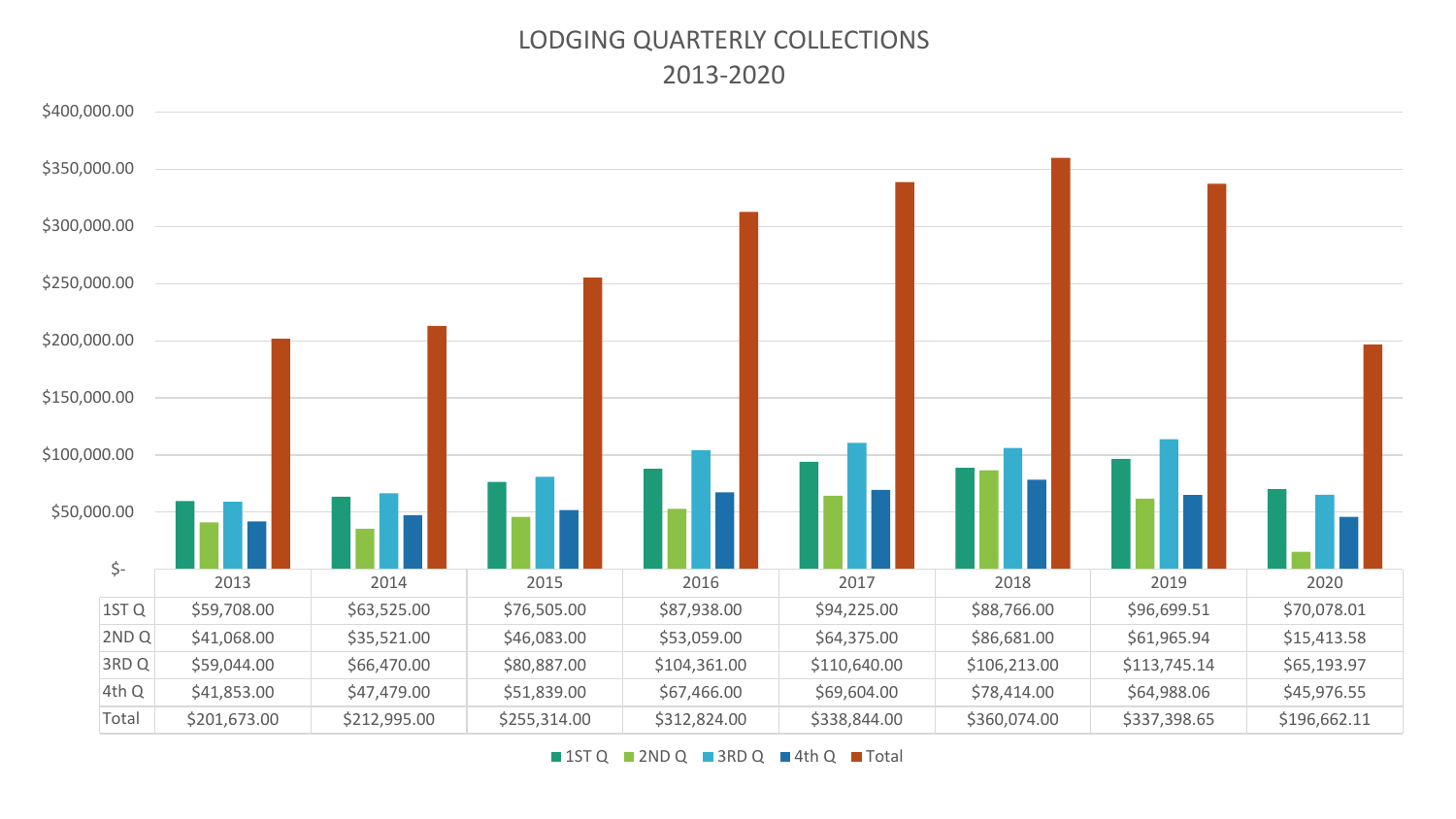## UTILITIES QUARTERLY COLLECTIONS 2013-2020

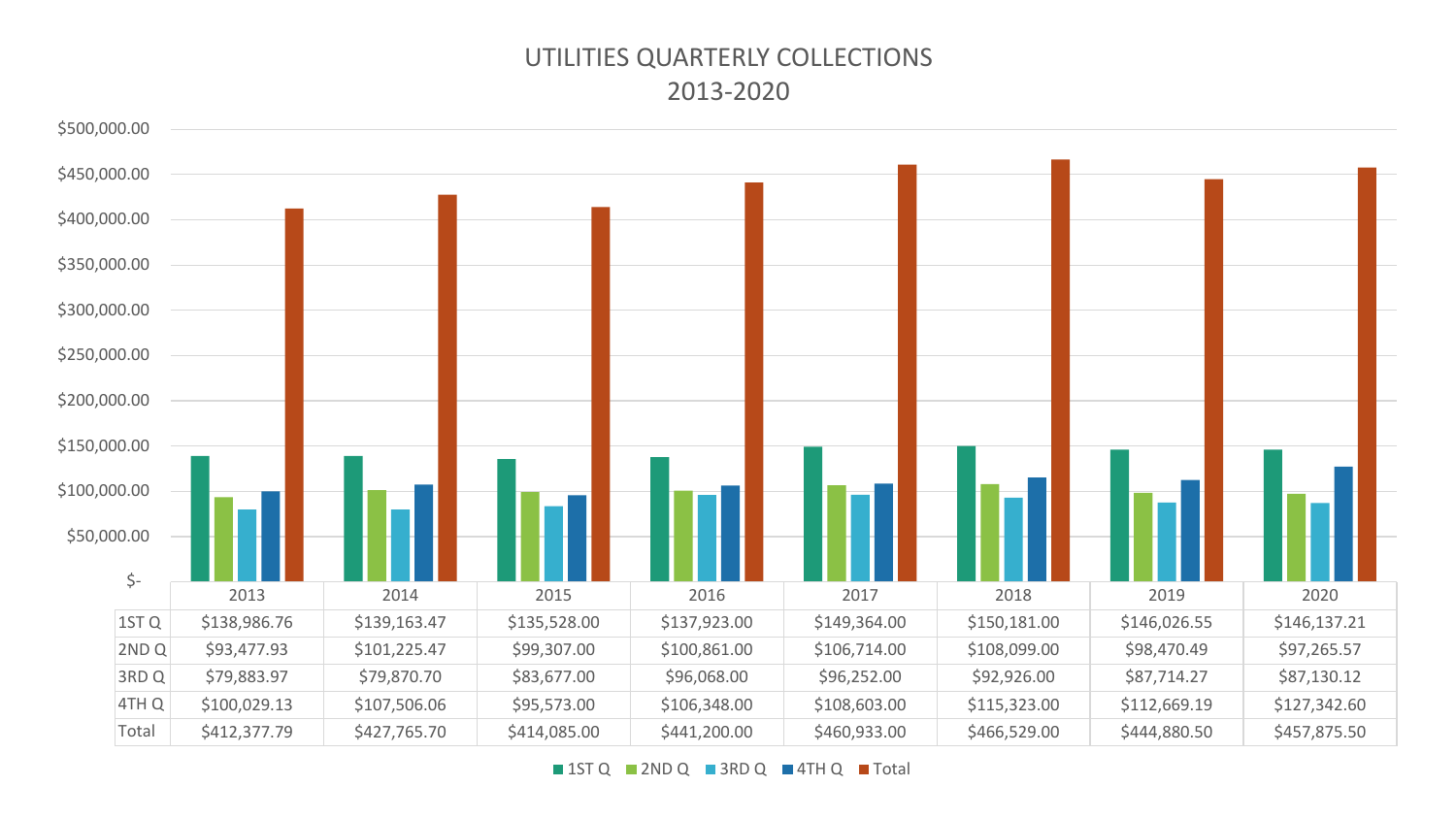# AUTOMOTIVE QUARTERLY COLLECTIONS 2013-2020

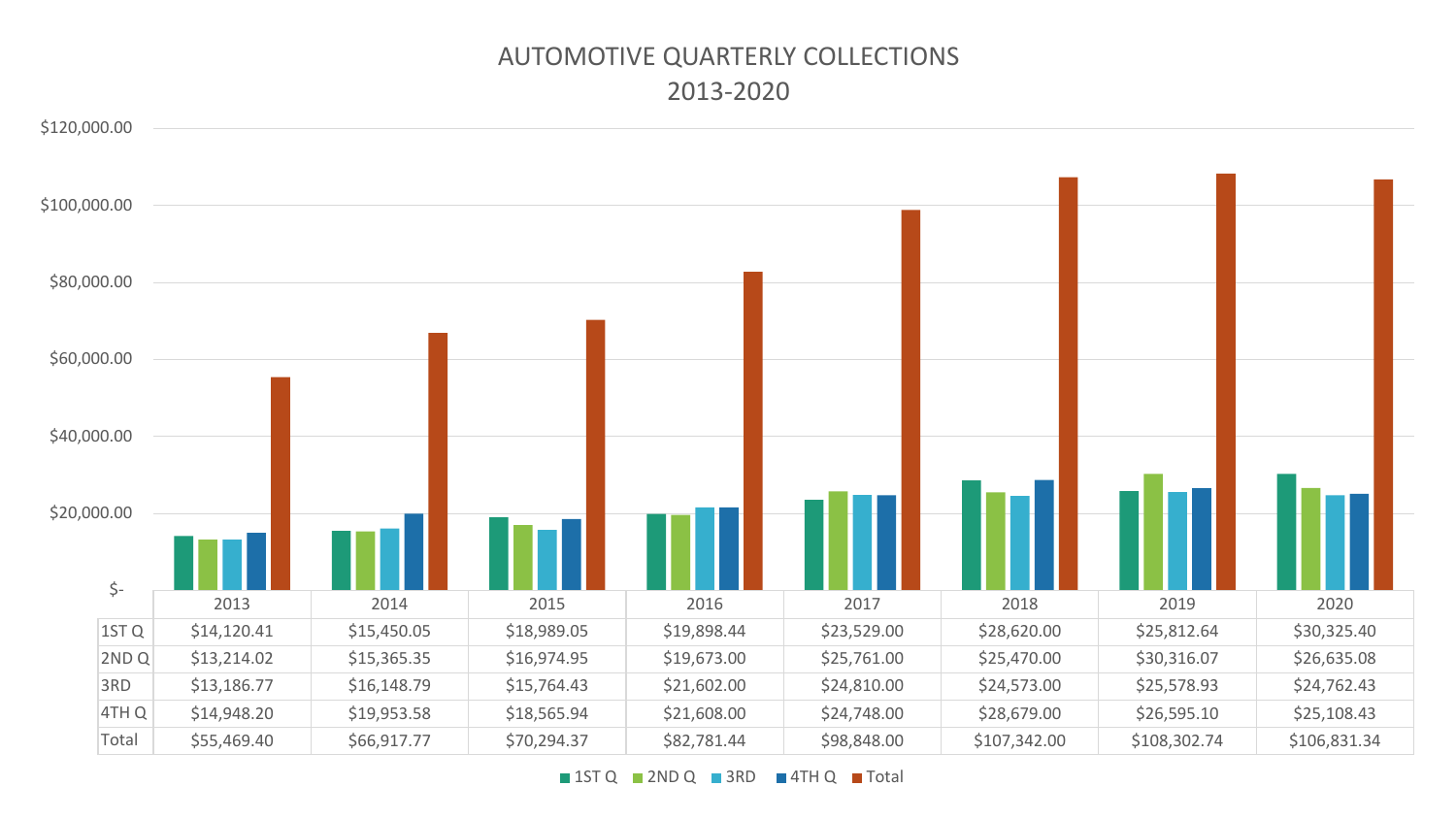#### MISCELLANEOUS QUARTERLY COLLECTIONS 2013-2020

![](_page_9_Figure_1.jpeg)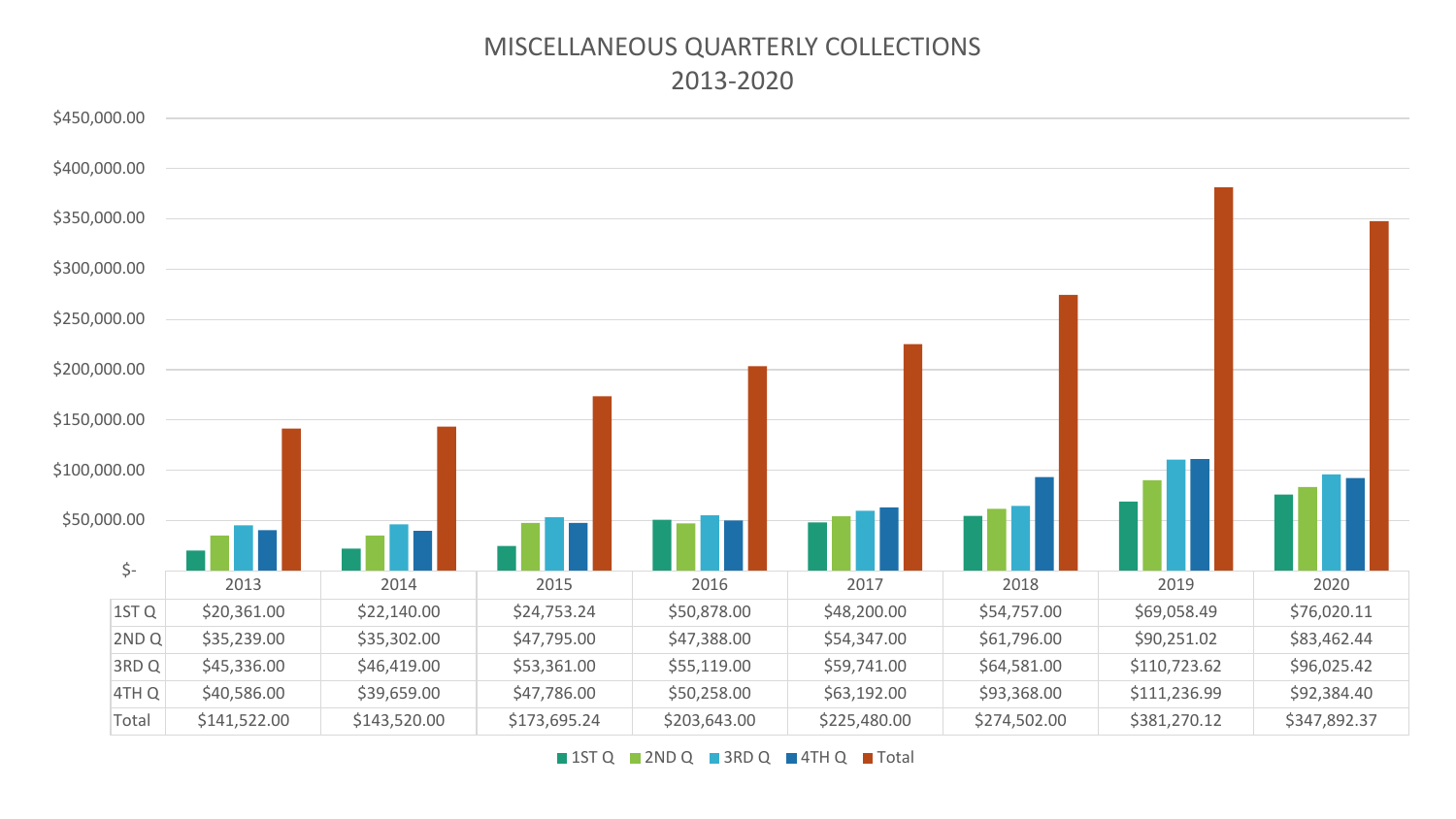# BUILDING/CONSTRUCTION QUARTERLY COLLECTIONS 2013-2020

![](_page_10_Figure_1.jpeg)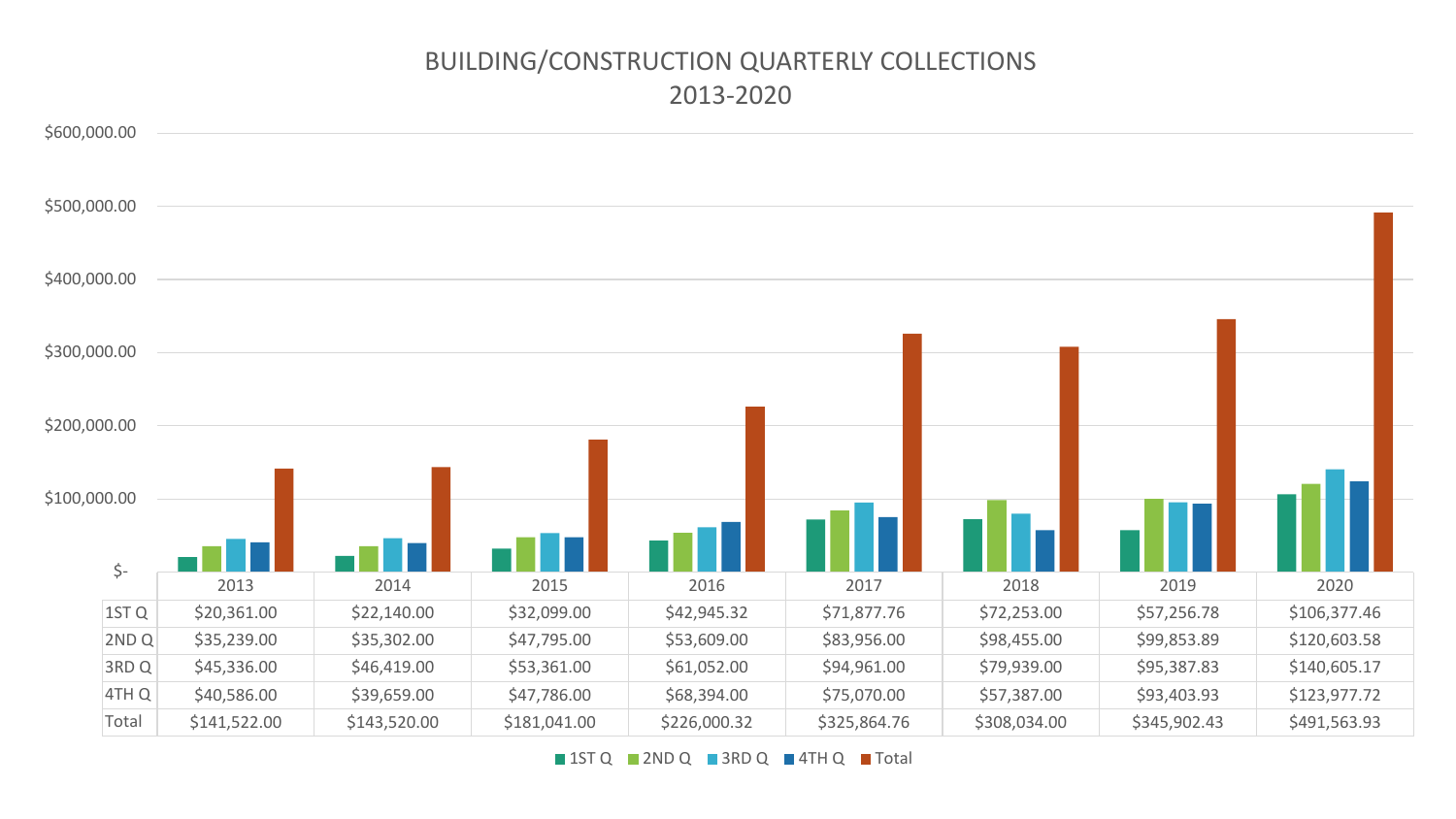# DOWNTOWN DISTRICT QUARTERLY 2013-2020

![](_page_11_Figure_1.jpeg)

**■ FIRST QUARTER ■ SECOND QUARTER ■ THIRD QUARTER ■ FOURTH QUARTER ■ TOTAL**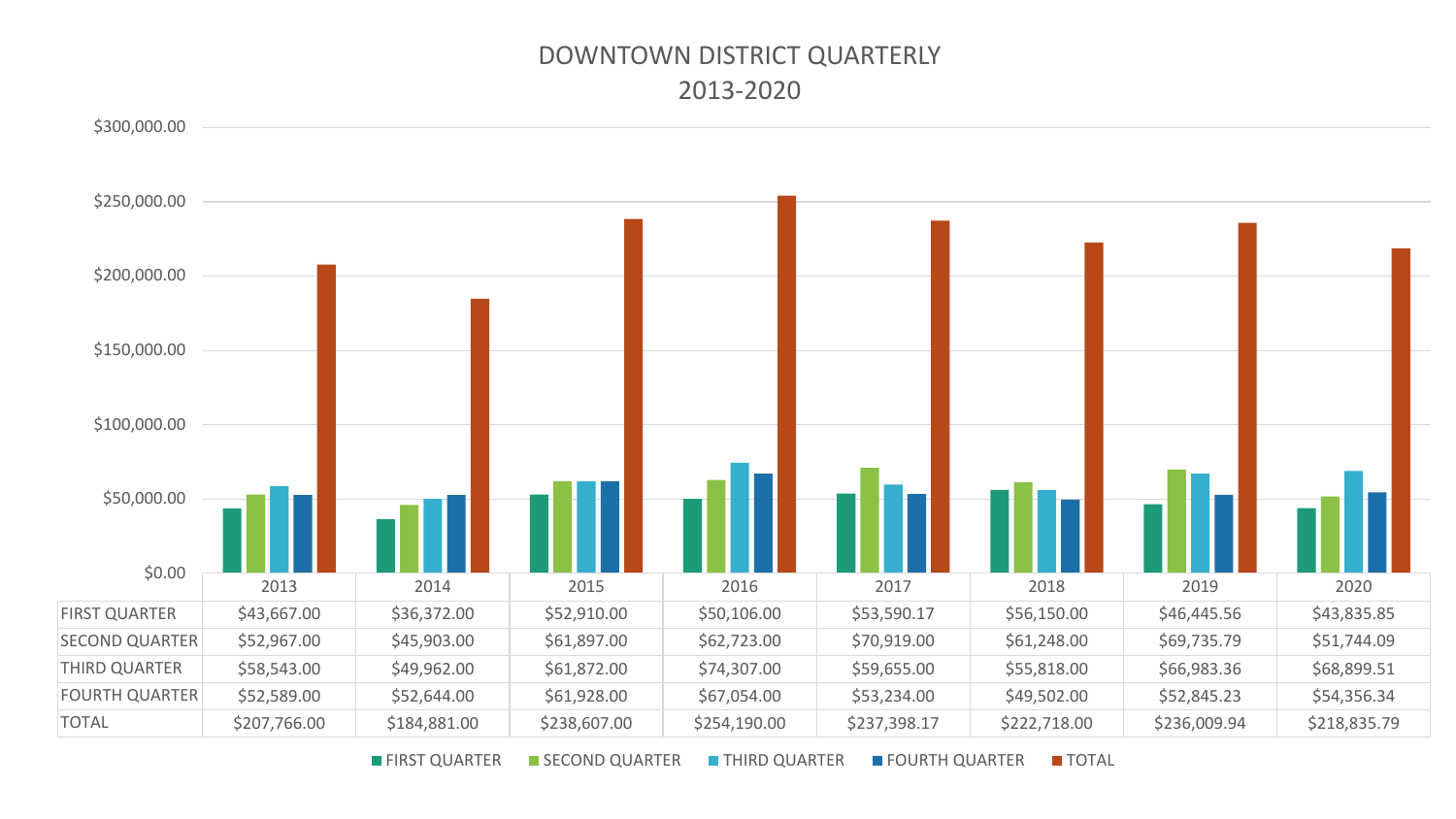# CHAMBERS AVENUE QUARTERLY 2013-2020

![](_page_12_Figure_1.jpeg)

**■ FIRST QUARTER ■ SECOND QUARTER ■ THIRD QUARTER ■ FOURTH QUARTER ■ TOTAL**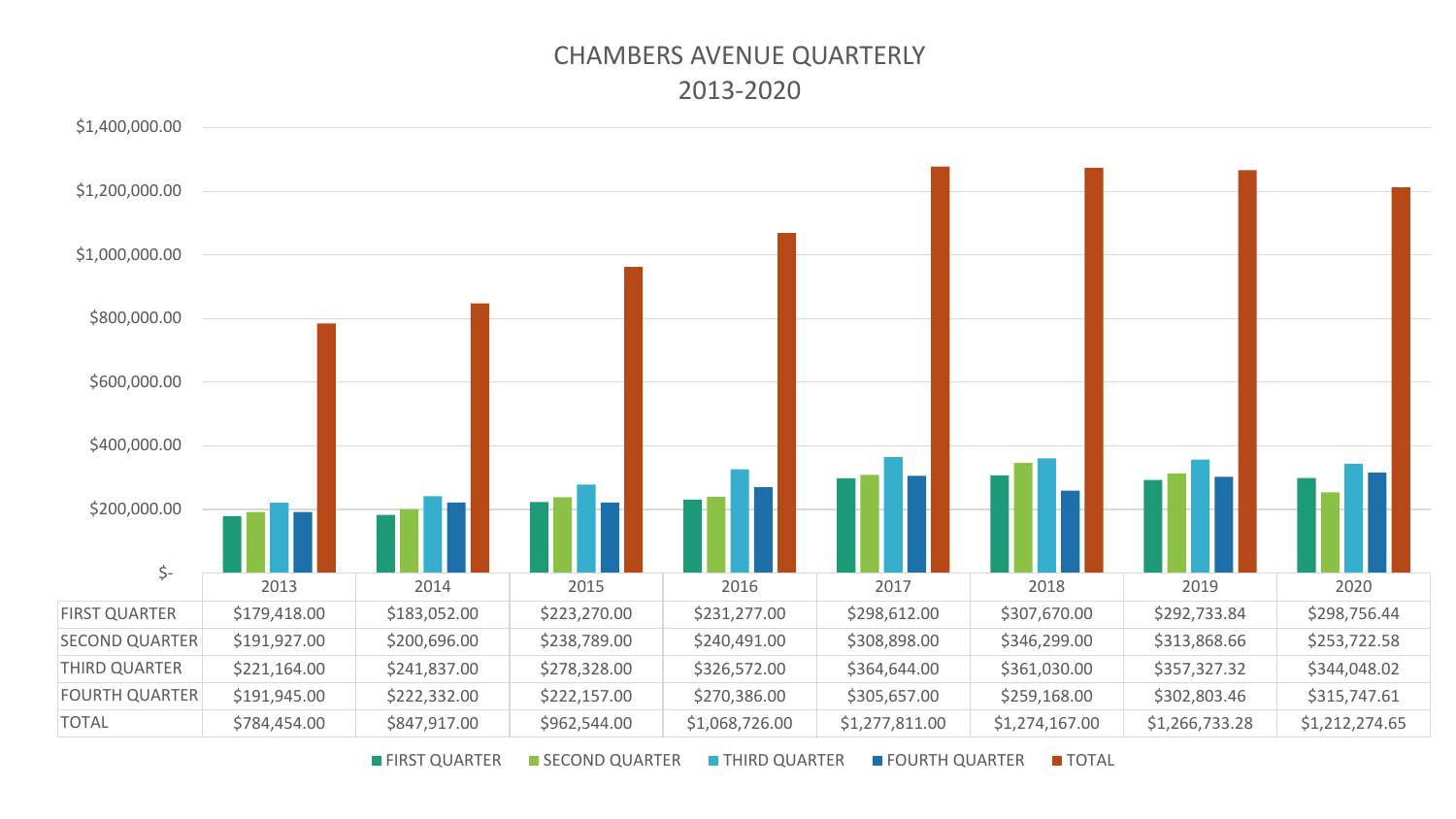# MARKET STREET QUARTERLY 2013-2020

![](_page_13_Figure_1.jpeg)

**FIRST QUARTER FIRST GUARTER THIRD QUARTER FOURTH QUARTER TOTAL**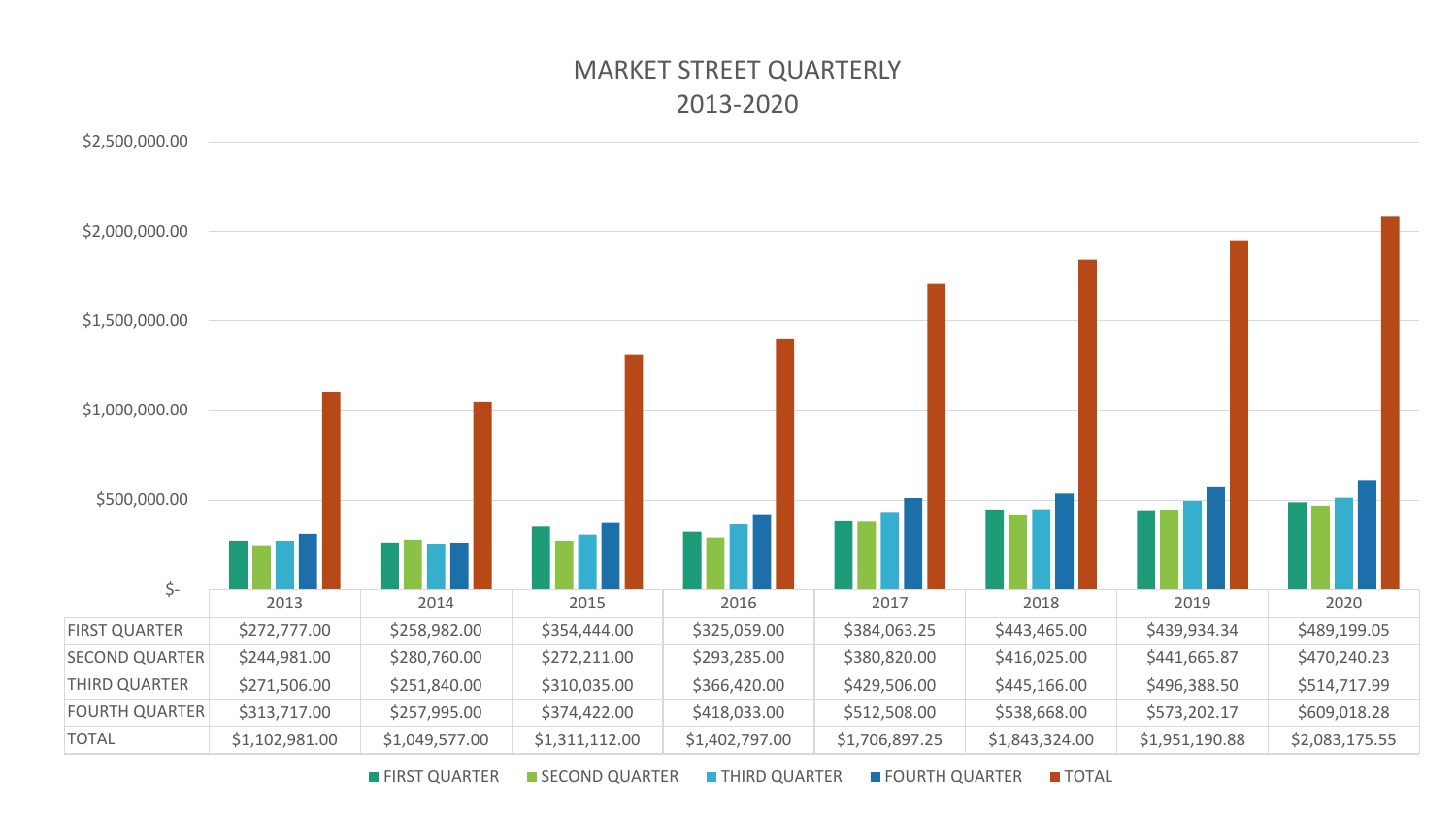# HIGHWAY 6/GRAND AVE. QUARTERLY 2013-2020

![](_page_14_Figure_1.jpeg)

**FIRST QUARTER ESECOND QUARTER FINIRD QUARTER FOURTH QUARTER FOTAL**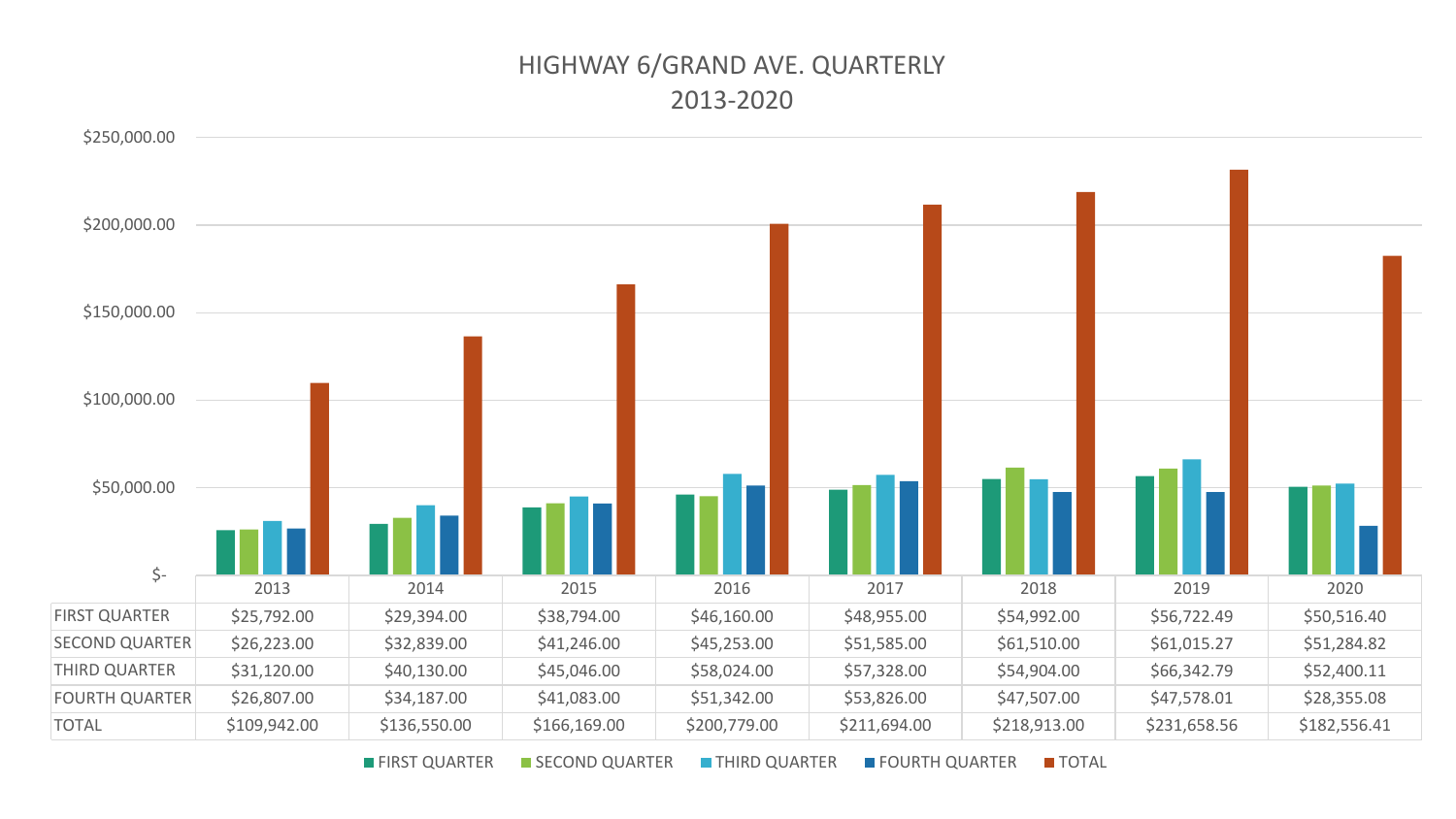# EAGLE RANCH QUARTERLY 2013-2020

![](_page_15_Figure_1.jpeg)

FIRST QUARTER SECOND QUARTER THIRD QUARTER FOURTH QUARTER TOTAL